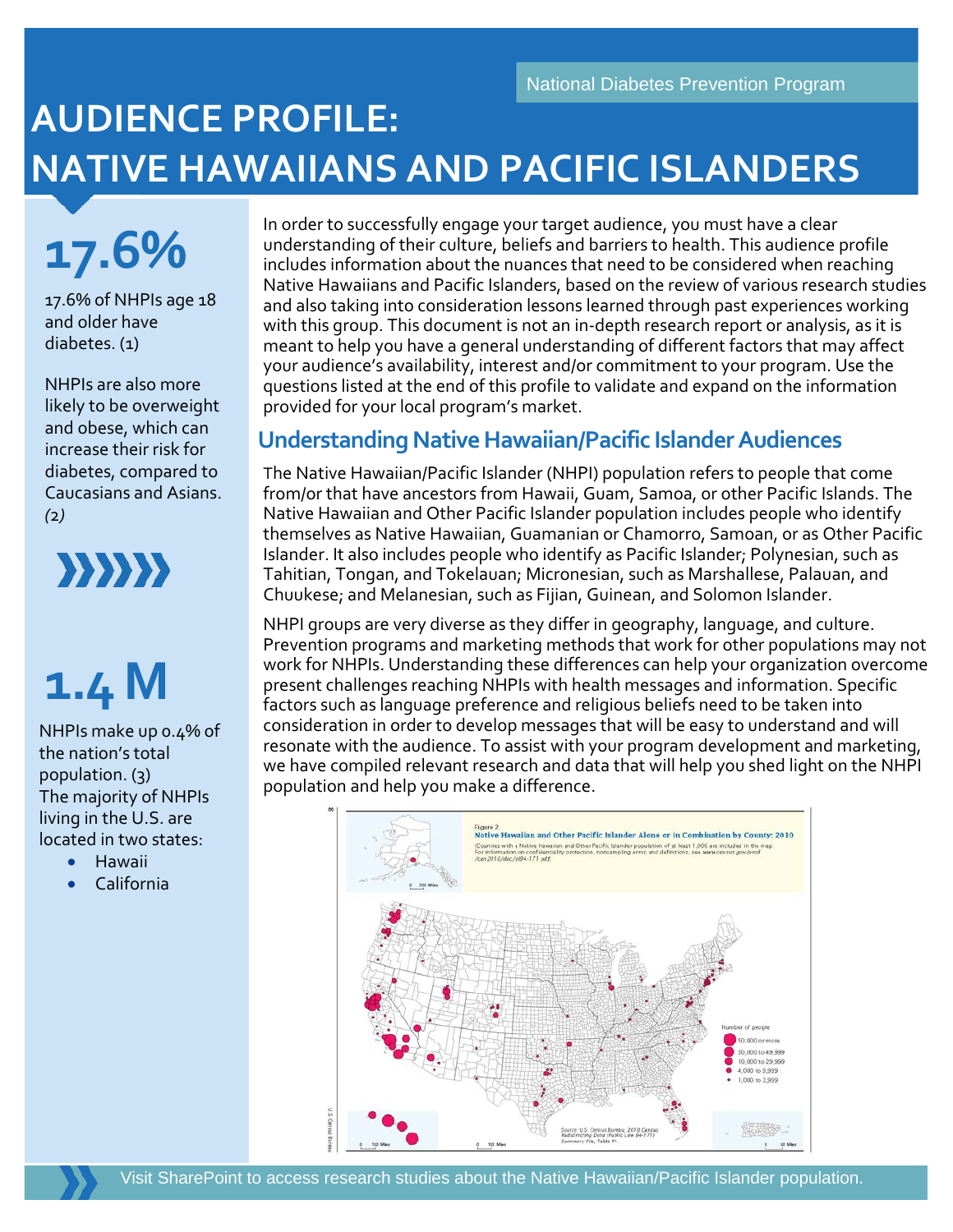#### **Geographic Location**

Over half of the NHPIs in the U.S. live in Hawaii and California. Approximately 370,000 NHPIs live in Hawaii. Other states with significant NHPI population are Washington, Texas, Nevada, and Utah. Data from the 2010 U.S. Census show overall population for U.S. Territories: American Samoa 55,519; Guam 159,358; Northern Mariana Islands 53,883. United Nations estimates for other territories in 2015 are: Federated States of Micronesia 104,000; Marshall Islands 53,000; Republic of Palau 21,000.

Ĩ

## **Characteristics and Cultural Understanding**

According to a peer-reviewed publication in the American Journal of Public Health (2010), 50 years ago residents of the Pacific Islands had an enviable health status. Lifestyle benefits often included vigorous daily activity and abundant fresh produce, seafood, and starches. However, over the years, Western influences have negatively affected the heath of NHPIs as they have adopted sedentary daily routines and increased processed food consumption.

NHPIs have a strong sense of community and hold family values in the highest regard. (4) Most Pacific cultures place individuals within the context of the larger group (e.g., the family, clan, and village), the physical environment within which they live, and their church structures. (5)

For example, traditional Samoan culture is rooted in strong family dynamics, a powerful tie to the land, a deep reverence for the church, and a respect for both reciprocity and authority. As a result, Samoans may link poor health to disharmony across these domains, as well as to *aitu* or spirits. For Hawaiians, good health is a reflection of one's ability to balance responsibilities to the group, the land, and the spiritual world. While in the Chamorro culture, family, community, nature, spirituality, and communal society are of great importance, with some believing that illness is caused by island spirits.  $(5)$ 

A study conducted with NHPI communities showed that group or community-focused interventions and education are preferred, over individual engagement. In addition, delivering health information through community peer educators instead of health professionals can garner better results. Developing tailored messages is also key for reaching this audience. In order for messages to get through to the community, they must be culturally relevant and preferably written in plain language.

Research data show that in the Marshallese community, for the individual to make any lifestyle changes, the family must make the same changes. In the Marshallese culture, family includes extended members and many households include multiple generations. With regards to family and language, the same word that is used for mother is also used for aunt and the same word used for sibling is also used for cousin. (6)

Pacific Islander (PI) cultures have characteristically oral-aural teaching and learning traditions. (7) PI cultures are collectivistic, and familial ties and values, such as respect for the elderly, have a strong impact on intergenerational communication. Religion is also a key cultural factor for most Pacific Islanders.

#### **Gender Role and Spirituality**

NHPI women tend to be more active than men, and they are more prone to eat healthy foods. Similar to other racial groups, NHPI women are also more likely to seek health information, compared to men. (8)

NHPIs see aging as a positive thing, as growing old represents a period in their life where they can slow down and have loved ones take care of them.  $(5)$ 

#### **NHPI Men**

- A recent study from the Office of Hawaiian Affairs published intergenerational health outcomes of Native Hawaiian (NH) men:
	- o 10.6% have diabetes
	- o 45.7% are obese
	- o 33.6% have hypertension
- The study also found that NH men contract cancer at the second highest rate, but die from it with the highest mortality rate, and are less likely to participate in cancer prevention and treatment trials.

Men and women play different roles in Native Hawaiian culture and spiritual traditions. They were seen as complementary forces and their roles were believed to create *pono* or balance. However,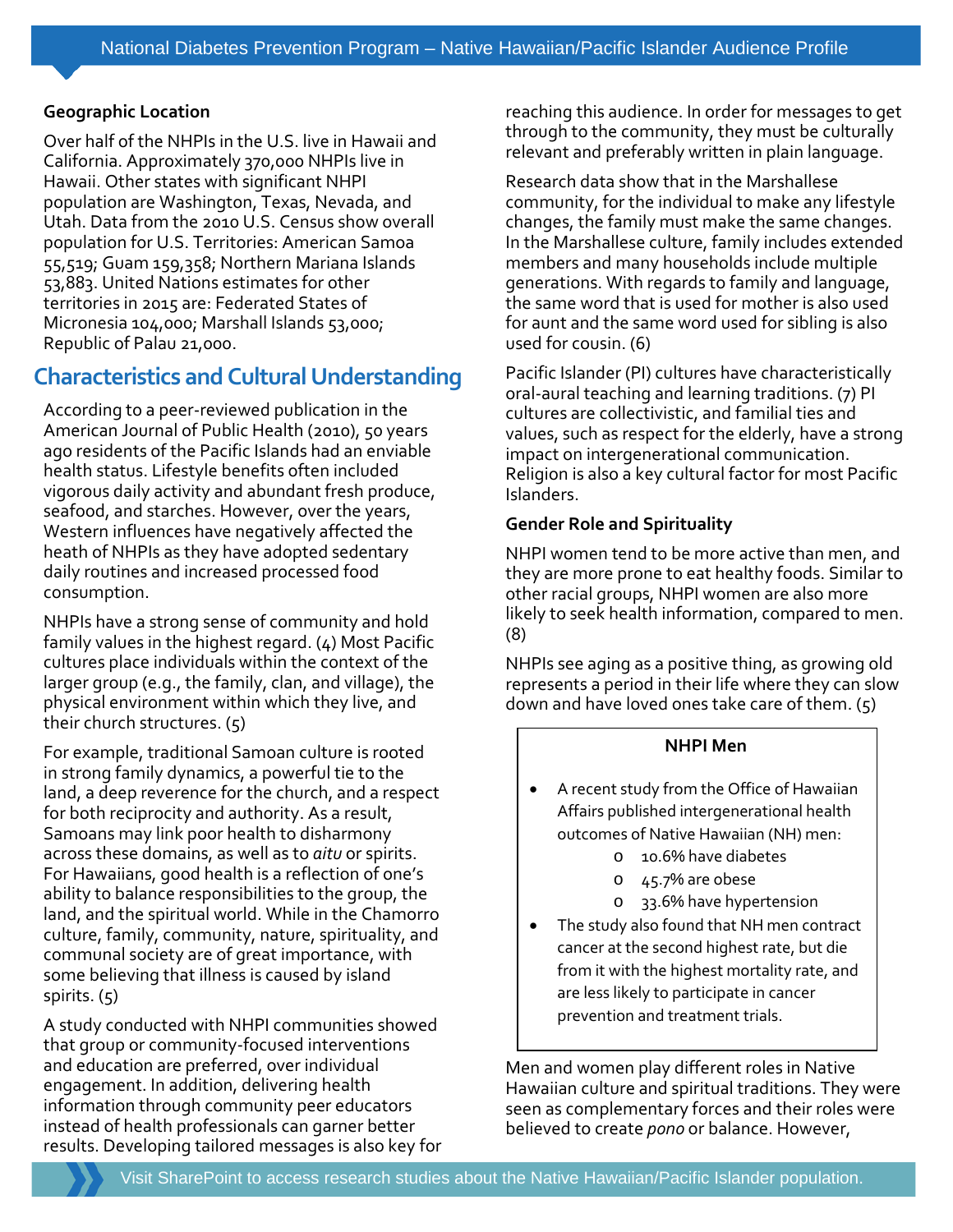Native Hawaiian men had more direct, active, and visible roles in ceremonial religious practices. (9)

Native Hawaiians traditionally believed in multiple gods, with four of them being male gods who were believed to be the primary gods. Many gods served as models for the behavior of NH men. Since gods were often specific to certain activities, skills, and occupations (i.e., sorcerous priests, fishermen, chiefs), NH men were believed to have divine mentors and spiritual guidance in every part of their lives. The Hawaiian society was characterized by the ritual separation of the sexes through social norms, which protected the spiritual differences in men and women. Because of men's more active role in formal religious ceremonies, it was necessary for them to maintain their spiritual sacredness through the observation of *kapu* or the forbidden in ways that were not usually required of women.

Studies of Hawaiian traditional oral history and literature show a deep relationship and connection between NH men, the lands and the sea.

Understanding the core, traditional values of Native Hawaiians, and Other Pacific Islanders is important to have an idea of why the concept of family is so important, as well as why seniors (particularly fathers and grandfathers) are deeply respected and seen as wise figures and leaders within the community.

## **Economic Implications**

Education levels for NHPIs are significantly lower than Caucasians and other groups. (10)



Tongans and Samoans have a lower proportion of adults who have completed high school, while Guamanians/Chamorros and Native Hawaiians have the highest proportion of adults with a bachelor's

degree or higher—17 percent and 16 percent, respectively. (11)

The average NHPI household median income in 2015 was \$60,133. Almost 18 percent of NHPIs live below the poverty threshold compared with about 12 percent in the general population.

NHPIs are less likely to have health insurance and more likely to be on Medicaid, when compared to Asians and Caucasians. (12)

## **Language and Acculturation**

#### **Language Preference**

28 percent of Native Hawaiians/Pacific Islanders speak a language other than English at home. (10) NHPI elders (13.8 percent) reported that they do not speak English well or at all. (5)

According to the Asian & Pacific Islander American Health Forum (2010), a significant proportion of NHPIs do not receive adequate language services in accessing health care, and understanding health literature is a continuous issue. Almost one in five NHPI adults (19.9 percent) in California reported that they found it "somewhat difficult" or "very difficult" to understand written information from their doctor's office in 2010.

The Center for American Progress and AAPI Data also found that among NHPI groups, linguistic isolation is highest among Micronesians and household linguistic isolation is lowest among the Native Hawaiian population.

Language preference needs to be considered when creating programs and initiatives for this population because studies have shown that NHPI health beliefs are carried in the native language, which has challenged clinicians and researchers to assure conceptual equivalence of health information, as well as respect for cultural norms.

To ensure messages are understood and well received, it is important to develop resources for NHPIs in the following languages: Chuukese, Marshallese, Samoan, and Tongan. Other local dialects and spoken languages should be considered.

#### **Acculturation**

Even though, in the past, audience data has been collected for Asian Americans and NHPIs together in many cases, the socio-cultural context of Pacific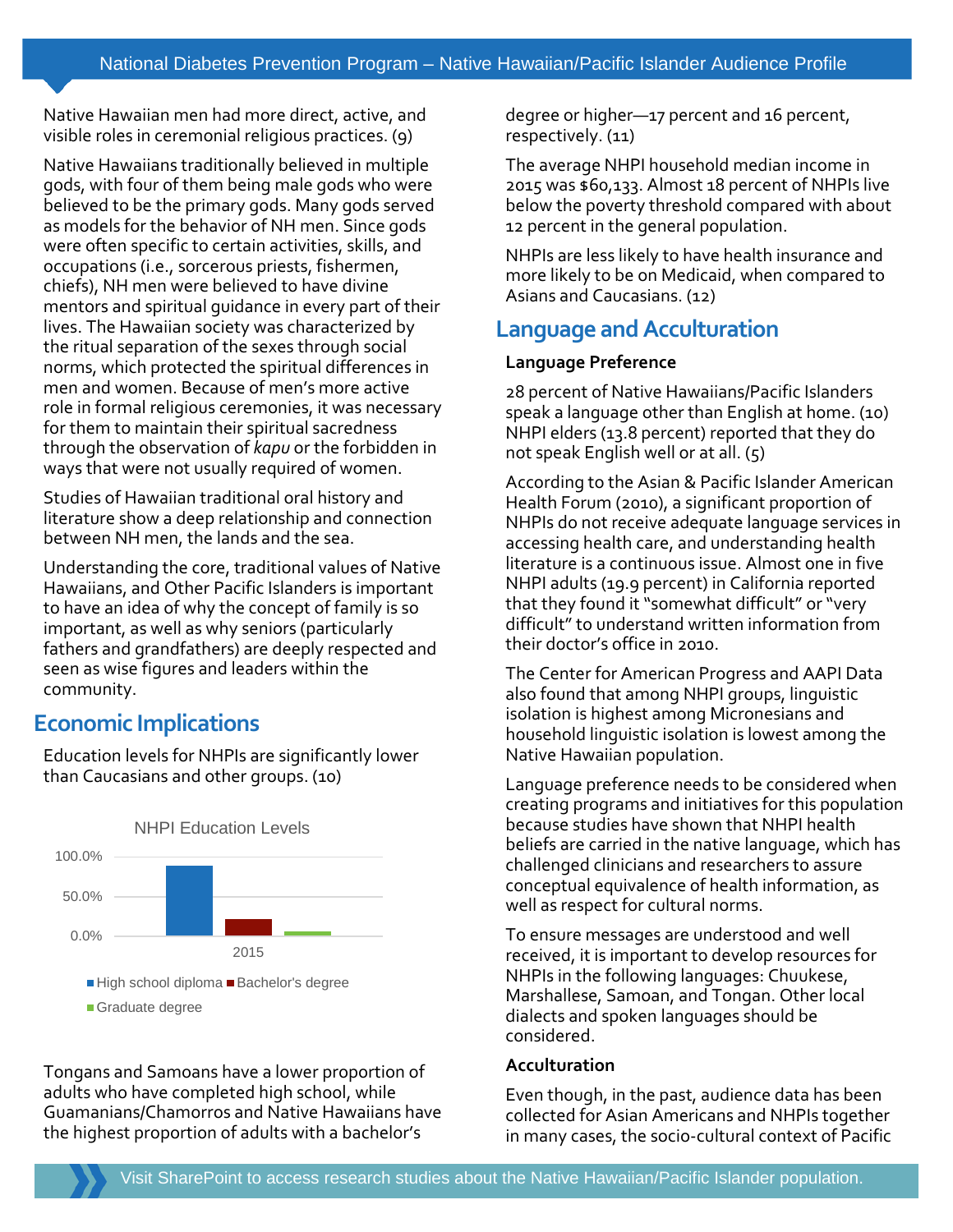Islanders is very different from that of Asian Americans and as a result their health issues are different. Understanding the Pacific Islands' political history and the population's acculturation level can help identify the challenges in reaching this audience, as well as effective communications and marketing tactics.

Acculturation is the process of adaptation into a new culture, which is measured by the degree that immigrants have integrated values, beliefs, and attitudes of a new country into their daily lives. (13, 14)

Before the U.S. incorporated Hawaii as a state and administrated other Pacific Islands and territories, NHPIs were very healthy given their active lifestyles and good nutrition. As mentioned before, the Western influences changed NHPI's lifestyles significantly for the detriment of their health. Changes in nutrition and physical activity are two factors that have contributed to NHPIs health issues. However, other factors have been acquired during the process of acculturation. For example, NHPIs in the U.S. have not had the educational opportunities or training to make the transition from a communal, agricultural, noncompetitive, and non-technological way of life to an independent, urban, competitive and highly industrialized society. This results in significant socioeconomic disparities that ultimately affect the health of these groups.

## **Health Information Seeking**

NHPIs health care seeking habits may vary upon location, language preference and socioeconomic status. Even though there is not much research available for this specific population, existing studies have found the Internet and community influencers and health educators to be the main common sources of health information.

- A study conducted in Guam found that 79.7 percent of people were seeking health information or medical topics. The most common source for this type of information was the Internet with 69.1 percent, followed by print media (13.7 percent) and a health care provider (11.3 percent). (5)
- NHPIs have reported significantly higher consumption of unhealthy foods, when compared to the general population. High consumption of unhealthy foods, such as

sodas and fast food, have also been reported for a Samoan sample in New Zealand. Study findings suggest that health differences between NHPI and other groups are more strongly influenced by higher intakes of highfat, high-sugar foods among this population, rather than low levels of physical activity or fruit and vegetable consumption. These findings highlight the need for NHPI dietary interventions that include a specific focus on the reduction of unhealthy food intakes. (15)

- NHPIs may avoid seeking health services and consultation from health care providers due to the lack of use of plain language. Native Hawaiian and Filipino women in a 2013 study shared that they would often not ask questions even when they did not understand the information because they did not want the provider to think badly of them.  $(15)$  This leads many people to resort to other sources to avoid confusion or feeling embarrassed.
- Native Hawaiian women reported receiving general health information primarily from personal communication within the health care system (provider or health educator), and media (mainly the Internet and printed material). (15)
- Women (primarily those aged 40 to 65) are at the center of health information access and dissemination in their families. Women tend to provide help to aging parents, their own children (many of whom were grown and had children), and their grandchildren (whom many of them cared for). They may also fill the role of assistants to their parents when it comes to health information. (15)

## **Trusted Sources and Influencers**

- NHPIs respond better to information and resources provided by community-based organizations and peer educators, as they value personal connections and feel more comfortable sharing their health concerns and challenges without the time restrictions that can be present when communicating with health care providers. (7)
- NHPIs are heavily influenced by family members. A pilot study conducted with six families that took part in a family model of diabetes self-management education using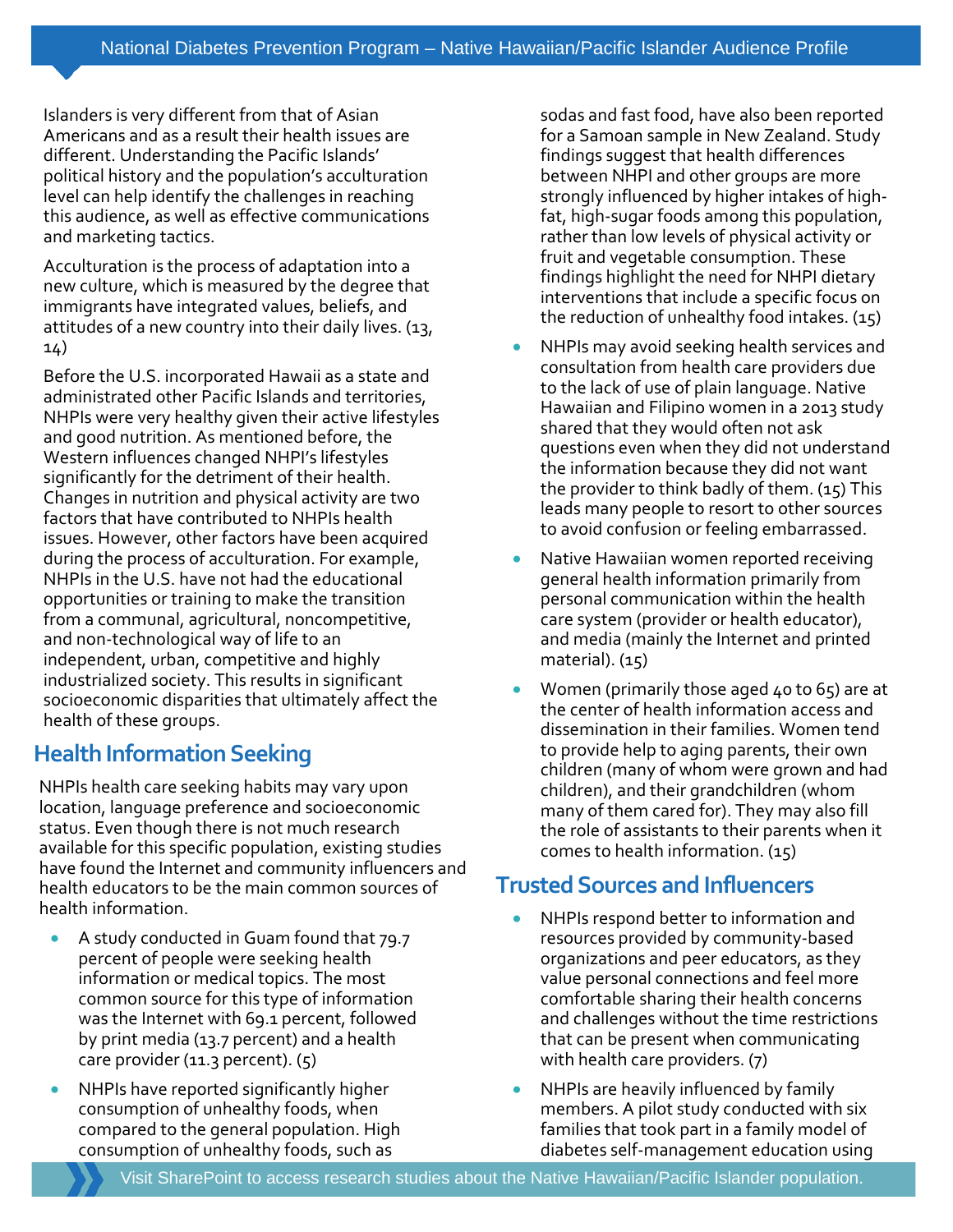an intervention driven pre-test/post-test found that an in-home model with extended family members is feasible and can lead to A1C reduction and increased participation. (6) Family models may help increase program retention in hard-to-reach populations.

In a study conducted with Pacific Islanders in Guam, health care providers, government health agencies and the Internet came up as the most trusted health information sources. Even though health care providers were mentioned as a trusted source, they received the lowest rating. However, religious organizations and leaders received high ratings for trustworthiness in the population sample. (7)

## **Media Habits**

There is very limited research that focuses on specific media consumption for Native Hawaiians and Pacific Islanders. The majority of larger market audience research focuses on Asian Americans. A significant amount of research points to the Internet as the main source of information for NHPIs. For low-income, low literacy individuals newspapers and print materials seem to be the preferred type of media.

- Research with Pacific Islanders in Guam showed that their level of Internet penetration (56 percent) was lower than the U.S. average (86 percent) in 2014. However, the percentage of Internet users actively using Facebook in Guam is greater (78 percent) than in the U.S. (66 percent). (7)
- When searching for health information, Pacific Islanders in Guam will most likely turn to the Internet, followed by print media. (7)
- In a study done with primarily Native Hawaiian women, the preferred media sources were television, magazines, newspapers, as well as pamphlets, mailings and store bulletin boards. The most common media source for health resources was the Internet, mentioned across all participant groups. At the same time they brought up that there are challenges in obtaining health information from the internet, since not every household has access to the Web. (15)

## **Considerations for Messaging**

- Given their relatively small population size, Pacific Islanders have not received as much visibility when it comes to public health, which has contributed to a lack of resources that address their particular health needs. (16)
- Increased acculturation to the Western lifestyle has negatively affected the health of NHPIs. (16)
- The majority of NHPIs have not had the same educational opportunities or training. (16) Health education programs need to consider language preference and acculturation, as well as cultural traditions and beliefs when reaching NHPIs to ensure that the message reached the intended audience and is well received.
- Overweight and obesity rates are high among NHPIs, which increases their risk for diabetes and other health conditions. In a 2013 study conducted in San Diego with NHPIs, only 6 percent of the sample was at a normal weight, with 94 percent being overweight and obese. Women (47.7 percent) were more likely to be overweight than men (39.3 percent), while men were more likely to be obese (43.2 percent vs. 57.1 percent, respectively). (17) Also, half the sample in this study reported current tobacco use. These factors may make it harder for NHPIs to make lifestyle changes that will help improve their overall health.
- In the same study, daily fruit and vegetable consumption among NHPIs was well below the recommended minimum of five servings per day. However, women reported higher fruit and vegetable consumption than men. Study respondents were not active on a regular basis and did not intend to increase their physical activity in the next six months. (17)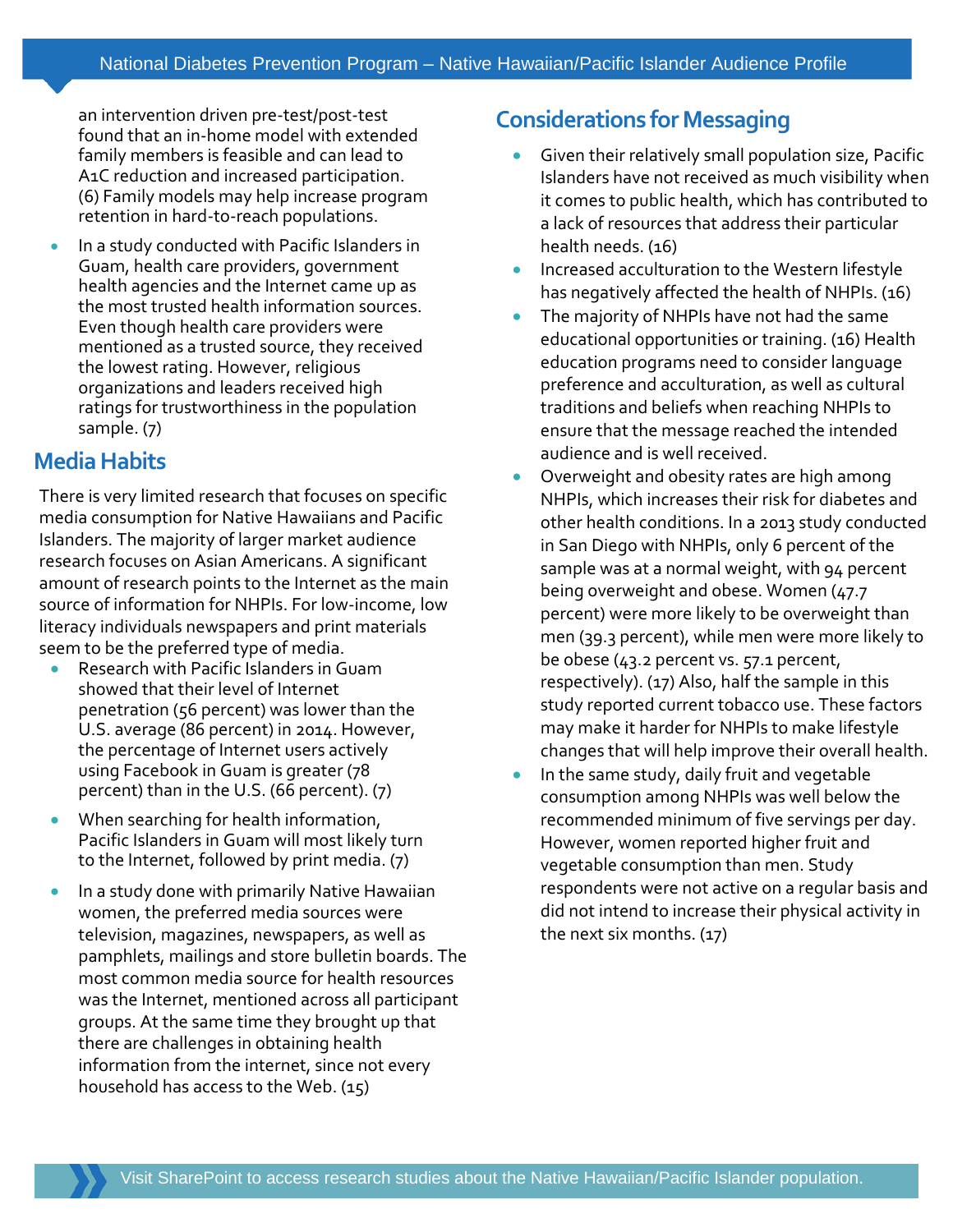

- Other concerns and potential barriers for physical activity mentioned in the study were traffic issues that made it difficult or unpleasant to walk through the neighborhood and local crime rate during the day and night.
- Community-based Participatory Research (CBPR) that was conducted to culturally adapt the Diabetes Prevention Program Lifestyle Intervention (DPP-LI) for NHPIs and implement and examine the effectiveness of a culturallyadapted program to promote weight loss identified four major themes for this population. NHPIs face food-related issues, such as lack of portion control, as well as physical activity challenges, lack of social support and need for community assets that can support healthy behaviors. (4) Health education programs must address these issues by providing support from NHPI trusted sources within the community and relevant information that will help them make healthy lifestyle changes.
- The DPP-LI pilot study showed that NHPIs face challenges with patient-physician communication. They find it difficult to discuss personal matters with their health care providers in a brief timerestricted medical visit. (4) Finding influencers or trusted sources of information that NHPIs feel comfortable with is key to achieving greater program engagement.
- Language is a major barrier for reaching NHPI groups. There are very limited resources available in NHPI languages, which difficult access to health

information. (18) Efforts need to be made to integrate health professionals or educators that understand the native languages of NHPIs into community programs and educational resources need to be available in their language to ensure messages are received and understood. (17)

- NHPIs are less likely to have a regular health care provider. More than half of NHPIs in a pilot study responded that they do not have a primary care doctor or that they do not know one. (7) Therefore, education efforts developed for this audience must recognize and leverage their sources for health information, rather than focusing only on health care providers.
- High costs for health care services and medical treatment leads Guam residents to resort to the Internet for information first, since it can be easily accessed. This can lead to self-diagnoses and is associated with the low prevalence of preventive testing and higher instances of late diagnoses of diseases. (17)

### **Proven Promotion Strategies**

- To achieve success and have an impact within the NHPI community, interventions need to reflect the NHPI values related to family, community, and religion. It is especially important that resources are available in the various native languages spoken by this population to eliminate the language barrier from the start.
- Native Hawaiian women responded well to a church-based program in which breast cancer screening messages were delivered from the pulpit. (5) Given that NHPI women tend to pay more attention to their health and in many cases serve as caregivers for family members, working with faith-based organizations to disseminate health messages and resources is recommended.
- Family-focused interventions have also been shown to help Native Hawaiian cancer patients cope with and complete treatment.  $(5)$
- Developing culturally relevant resources that NHPIs can connect with is paramount. The use of designs and photos that are attractive to the ethnic group is very important and it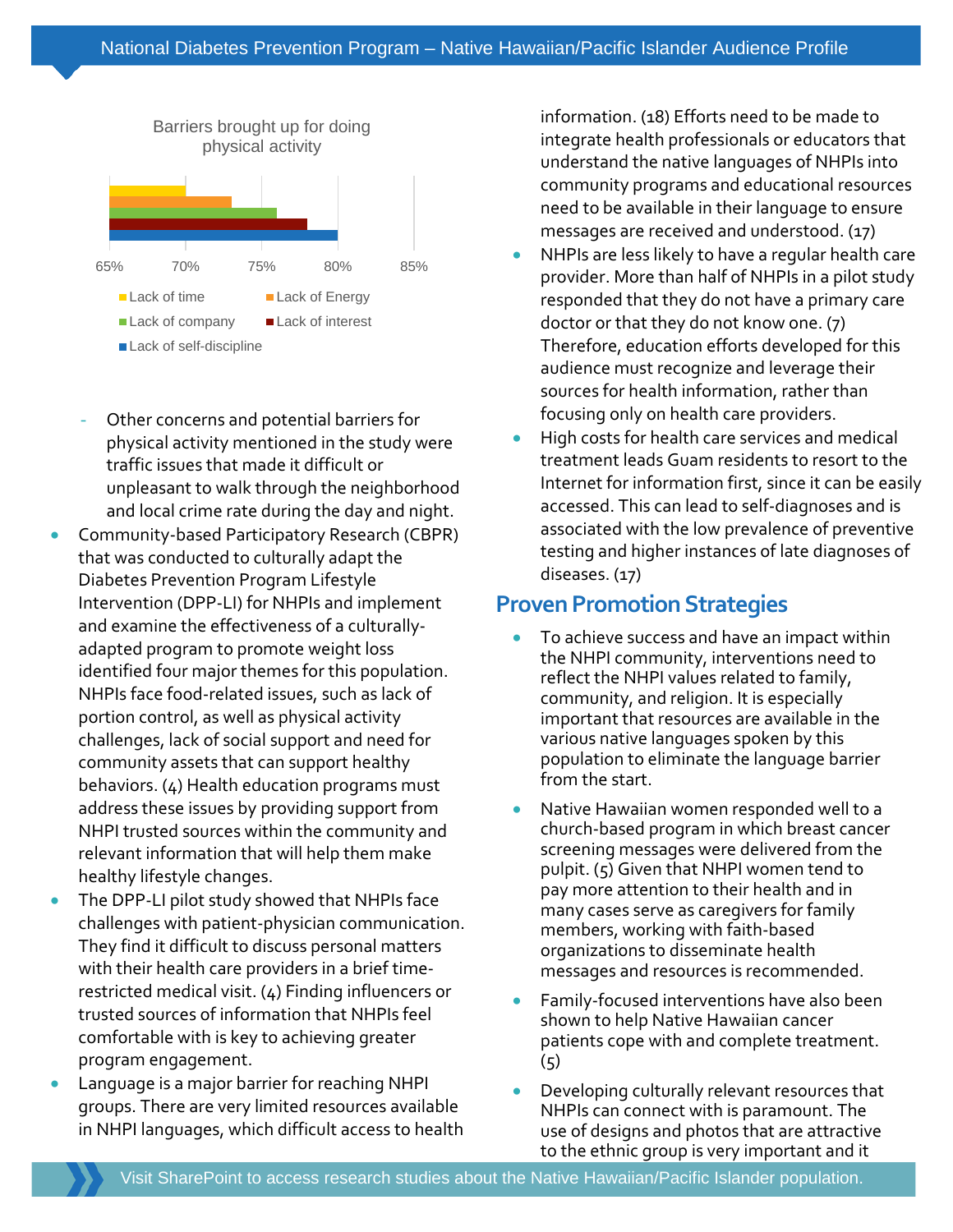helps present evidence of the relevance of the problem to the culture. (5)

• Efforts that engage NHPI non-profits, community and faith-based organizations will call for attention from this population, especially since members of their community, especially those with a health background, are seen as trusted sources of information. Leveraging peer educators instead of health professionals may motivate NHPIs more to participate of health programs/initiatives.

## **Questions for Consideration**

#### **Understanding Your NHPI Population**

• What are the demographics of your local NHPI population?

| <b>Demographics</b>            | Statistic/Data |
|--------------------------------|----------------|
| <b>Population Percentage</b>   |                |
| Median Age                     |                |
| Gender                         |                |
| Country of Origin              |                |
| Language (spoken)              |                |
| Population with<br>Prediabetes |                |
| <b>Economic Status</b>         |                |

- What are the cultural and language nuances for the local NHPI community?
- Within your community, are there particularly active or large groups that represent NHPIs?

#### **Health Care and Health Information Seeking Behaviors**

- Where does the local NHPI population go for health care? Be specific.
- How accessible is health care within the community, especially for NHPIs?
- Are the health information seeking behaviors the same or different for the local NHPI population compared to other populations within the community? If different, how?
- Who are the trusted sources for health information for your local NHPI population? Are

they different or the same as other trusted sources?

#### **Trusted Sources**

- Who are the trusted thought leaders in your local community?
	- o Community Based Organizations?
	- o Faith Communities?
	- o Health Care Providers?
	- o Vocal advocates?
- Who has access to these groups? With whom do you need to collaborate?
- How can you utilize these trusted sources to help you with marketing and promoting your lifestyle change program?

#### **Media Habits**

- Which media channels, including social and digital media, are most popular and/or preferred among NHPIs in your community?
- What relationships do you have with these media outlets? Who do you need to reach out to?
- What infrastructure does your organization have to utilize popular social and digital channels? What do you need to strengthen?

#### **Messages**

- Are your messages culturally sensitive?
- Do you have images that will resonate with your NHPI population?
- Are you working with community organizations or groups that will be able to assist with message development for your marketing materials?

#### **Barriers and Benefits to National DPP**

- What are the specific barriers in your community?
- How will you work to mitigate these?
- What are the benefits of lifestyle change programs that are meaningful to your audience? How can you work these benefits into your marketing materials?
- What does your lifestyle change program offer the community that other prevention programs or events don't or can't?